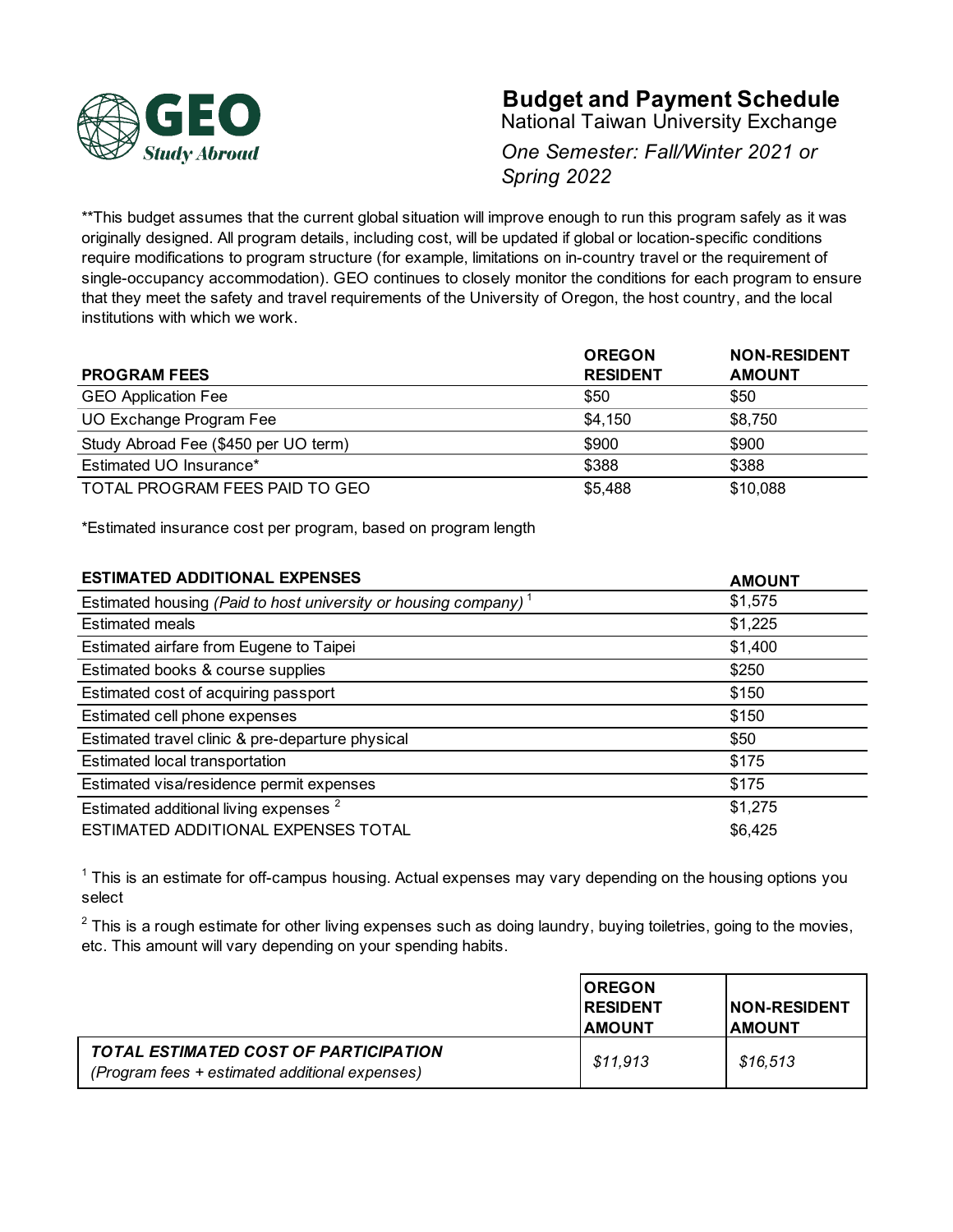# **PAYMENT SCHEDULE** (What is due when?)

**UO students:** GEO will charge all program fees to your UO Student Billing Account.

#### **Billing and Payment Schedule for UO Students**

| When you apply                     | An application fee of \$50 is due at the time of application; applications will not be<br>considered until the application fee is received. Once paid, the application fee is non-<br>refundable under any circumstances.                                                                                                                                                                                                                                                                                                                                                                                                                        |
|------------------------------------|--------------------------------------------------------------------------------------------------------------------------------------------------------------------------------------------------------------------------------------------------------------------------------------------------------------------------------------------------------------------------------------------------------------------------------------------------------------------------------------------------------------------------------------------------------------------------------------------------------------------------------------------------|
| When you are offered<br>acceptance | A non-refundable program deposit of \$500 is due within one week of acceptance or<br>nomination offer to confirm your space on the program. The program deposit is not<br>an additional fee but is part of the total GEO program fee.                                                                                                                                                                                                                                                                                                                                                                                                            |
|                                    | Once a student has authorized GEO to charge the deposit to their UO student<br>account, or has submitted the deposit directly to GEO, the program deposit is non-<br>refundable except in cases where a student is denied acceptance to the program for<br>which he or she has applied. If the required application materials are not completed by<br>the deadline, the application will be considered abandoned and cancelled by GEO. In<br>such cases, the deposit will not be refunded. Students who fail to pay the program<br>deposit by the first cancellation/deferral date listed below will have their program<br>application canceled. |
| 4 - 7 weeks before you<br>depart   | GEO will bill your UO Student Billing Account for the remainder of your program fee.<br>This amount will be due according to standard UO Payment and Due Dates. For<br>programs that take place over multiple terms, GEO will bill you a percentage of your<br>fee over each term. For more information about UO Payment and Due Dates, see<br>this link:<br>https://ba.uoregon.edu/content/payments                                                                                                                                                                                                                                             |

Note: You will pay your housing costs according to the payment schedule of the host university or housing company. These costs may be due up to several months before the start of your program.

We encourage you to visit the following page to learn about scholarship and funding opportunities:

## https://geo.uoregon.edu/scholarships

Also, you should speak with a financial aid counselor regarding your current financial aid package.